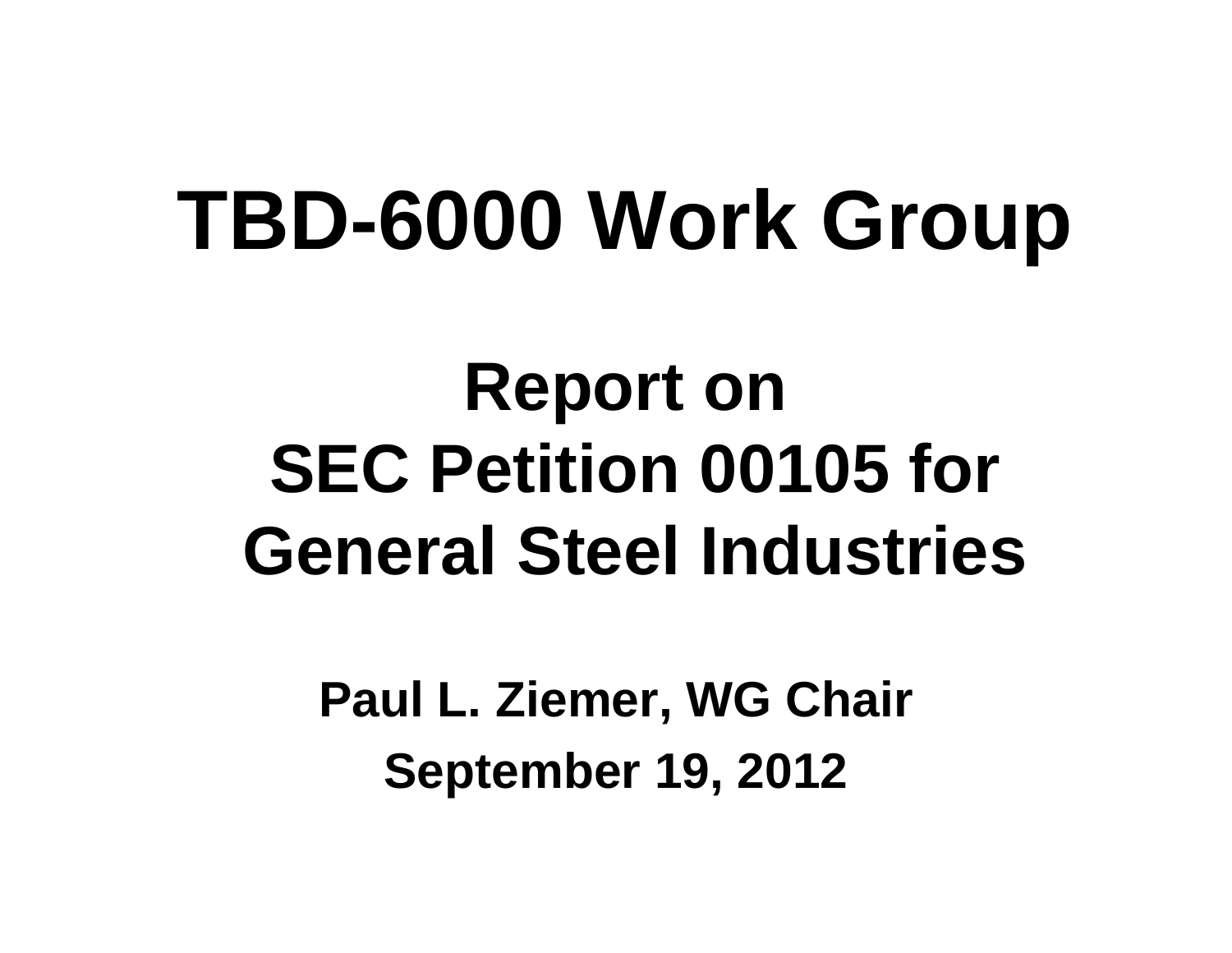# **Time Line for Sources at GSI**

- ■ Jan. 1, 1953: Beginning of Operational Period
- ■ Mar. 7, 1962: Original AEC license application
- ■ June 30, 1966: End of Operational Period
- July 1, 1966 – December 31, 1992: Residual Period
- Jan. 1, 1993 Dec. 31, 1993: DOE Clean up Period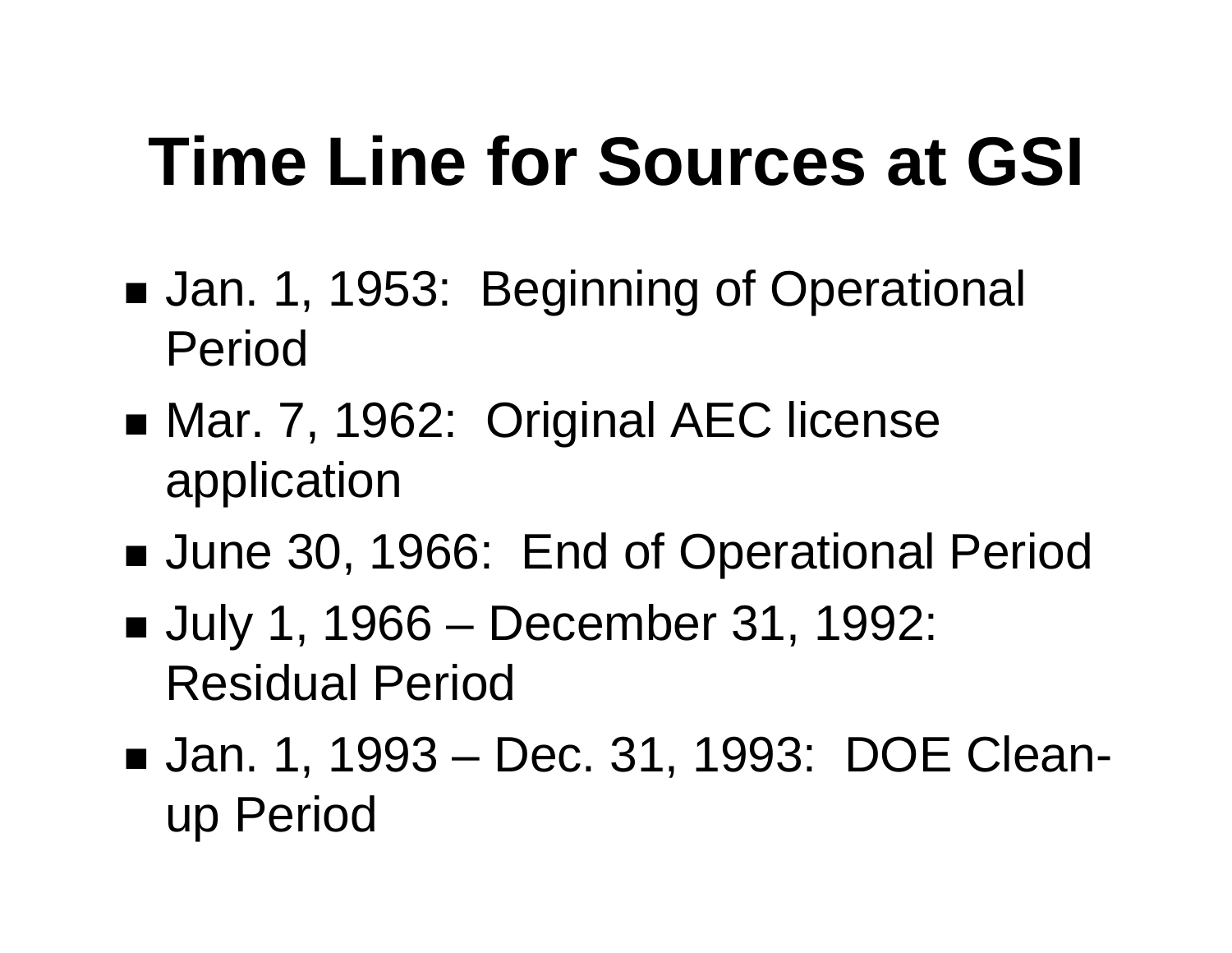### **Board Action at June 2012 Meeting**

- The Work Group recommended that the Board not take action on SEC Petition 00105, but rather defer action until the next full Board meeting.
- This recommendation resulted from WG discussions on June 14, 2012 relating to the residual period and the desire of the Work Group to confirm the appropriateness of the use of the TBD-6000 model of a uranium slug facility as a surrogate for the handling of uranium at General Steel Industries. This applies both to the operational period as well as to the residual period.
- The Board accepted this recommendation and tasked SC&A to review the SD issue.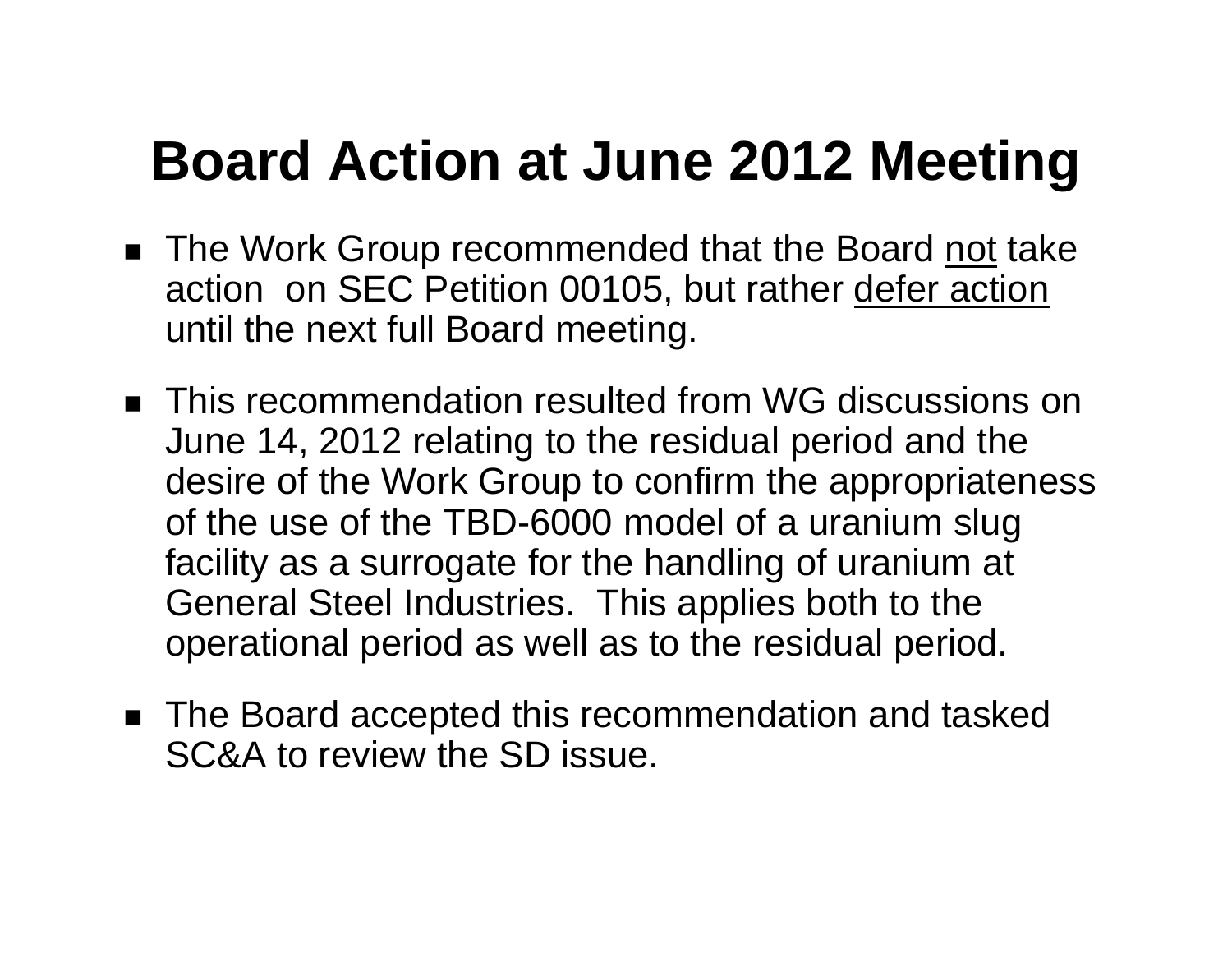## **SC&A Findings Reported to WG on August 28, 2012**

- SD Criterion on Hierarchy of Data: "...the use of surrogate data does not strictly conform to the hierarchy of data." Also, "appropriate adjustments were not made to these surrogate data."
- SD Criterion on Exclusivity Constraints: "We do not agree that the use of the surrogate data was stringently justified."
- SD Criterion on Process Similarities:
	- "…the use of slug stamping as a surrogate for the handling of uranium at GSI does not fulfill Criterion 3."
	- "Alternate sources of surrogate data (e.g., the 124 work sites for which NIOSH has collected information) were not evaluated."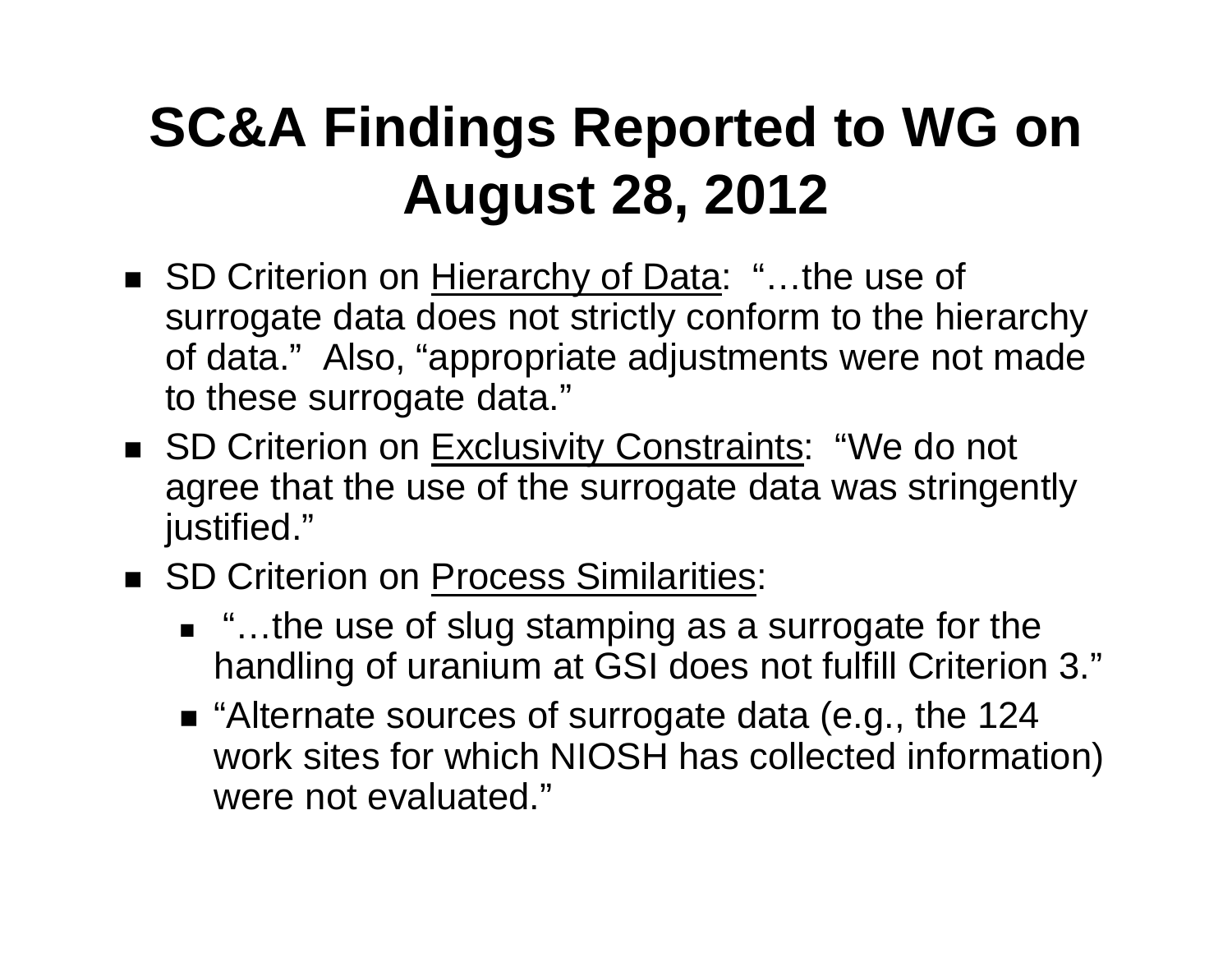### **SC&A Findings Reported to WG on August 28, 2012 (continued)**

- SD Criterion on Temporal Considerations: "…need to justify the application of this measurement to the entire period of operations at GSI."
- Note: SC&A later concurred with the NIOSH justification in the NIOSH response.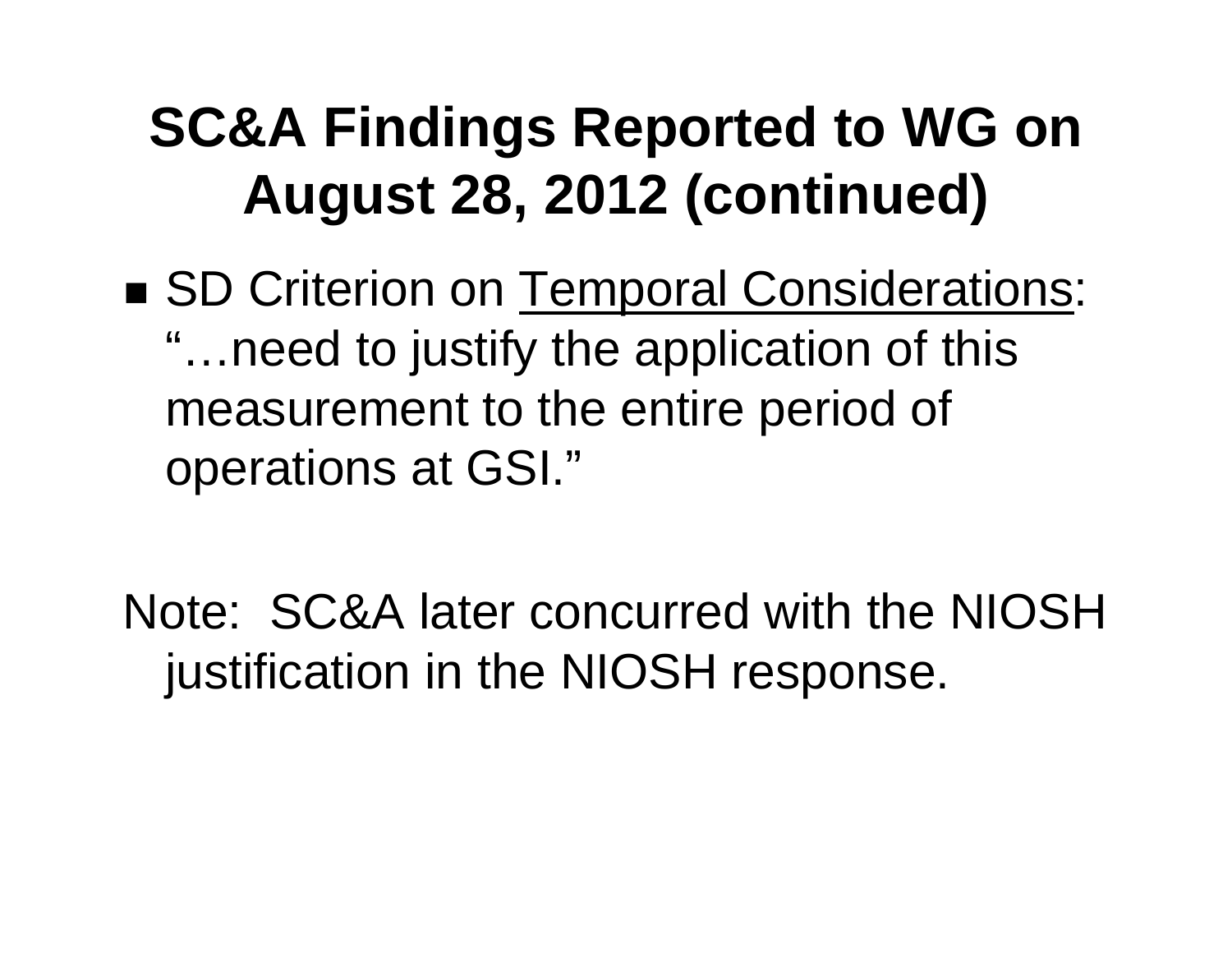## **SC&A Findings Reported to WG on August 28, 2012 (continued)**

#### SD Criterion on Plausibility:

- Scientific Plausibility: "...the assumption, that the deposition abruptly stops at the end of the operation, is neither plausible nor claimant favorable."
- Workplace Plausibility: "…the calculation of uranium concentrations described by Allen and Glover does not meet the criterion of workplace plausibility."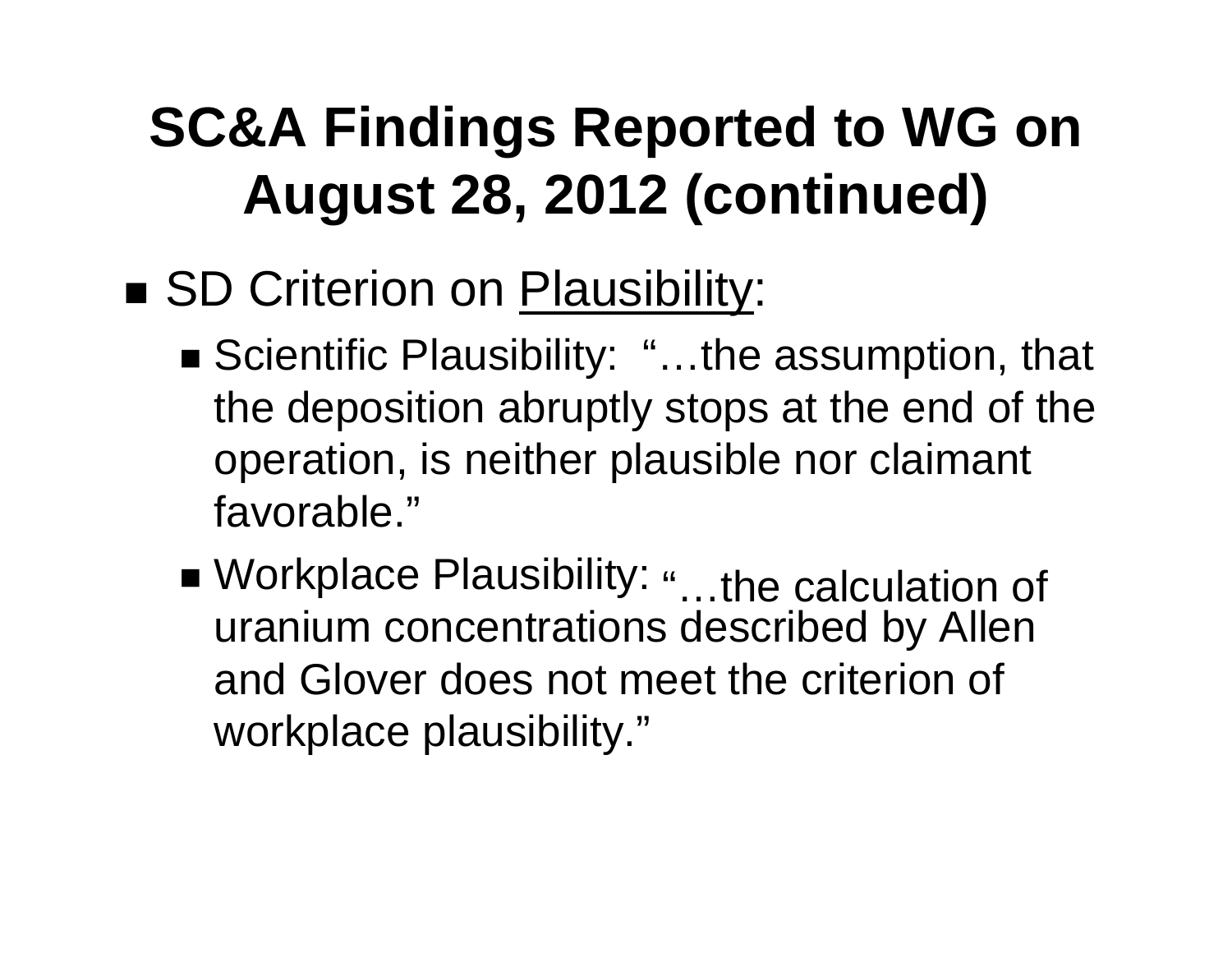# **SC&A Recommendation**

- Recommended that NIOSH develop a methodology for estimating uranium intakes at GSI that does not rely on surrogate data
- Suggested a model that uses the exponential source-term depletion rate recommended in OTIB-0070. For this approach, the contamination levels on the floor of the Old Betatron Building at the time of the 1993 cleanup, together with the depletion rate and varying hours of uranium handling operations at GSI, could be used to calculate average surface uranium concentrations.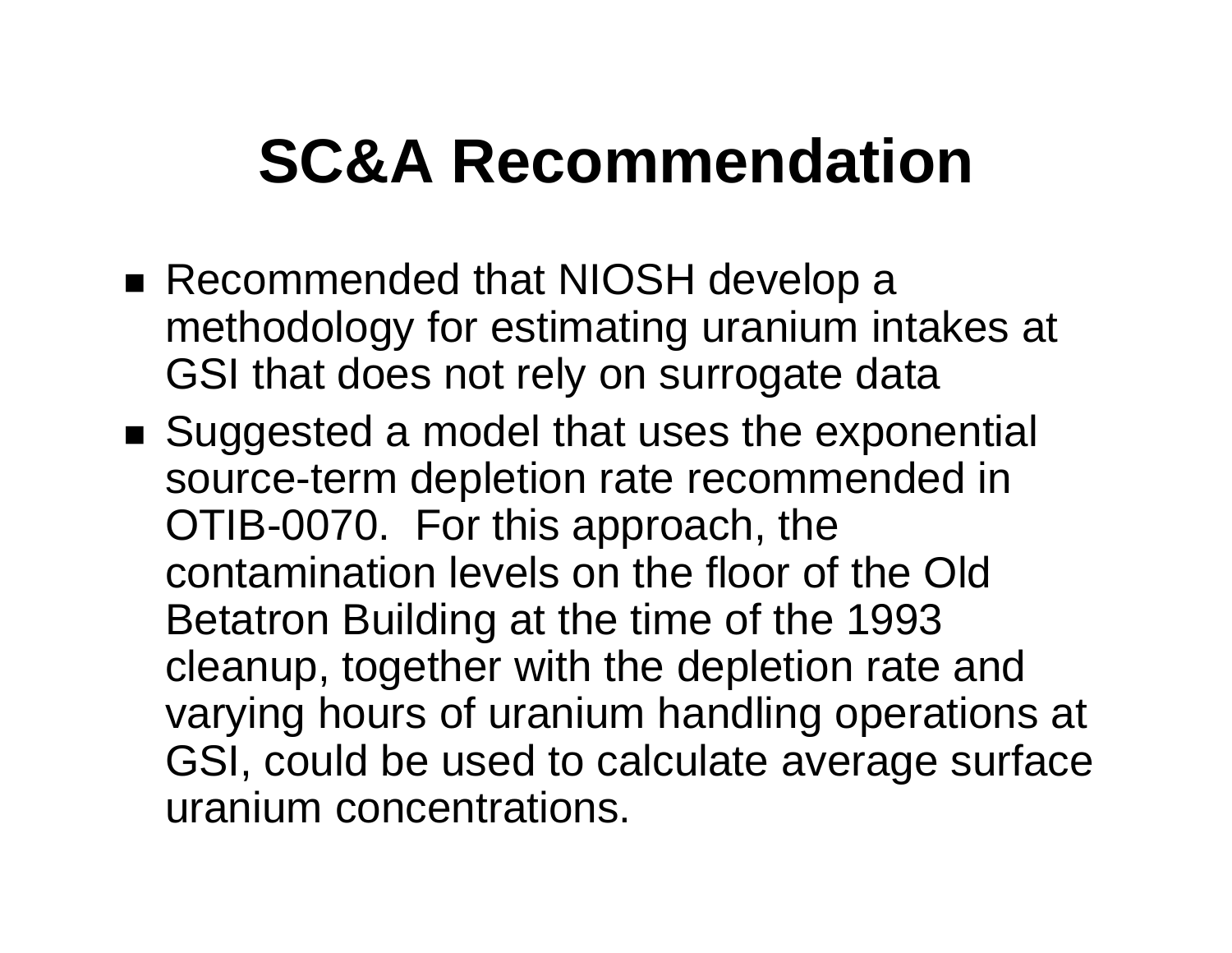# **Other Information of Importance**

- The co-petitioner provided documentation that the GSI facilities were cleaned and pressurewashed during three different time periods (1978-1981, 1984, and post-1985), all of which predated the 1993 reference date for the proposed surface contamination level.
- The WG agreed the back-calculating surface contamination levels from the 1993 contamination data had to be ruled out.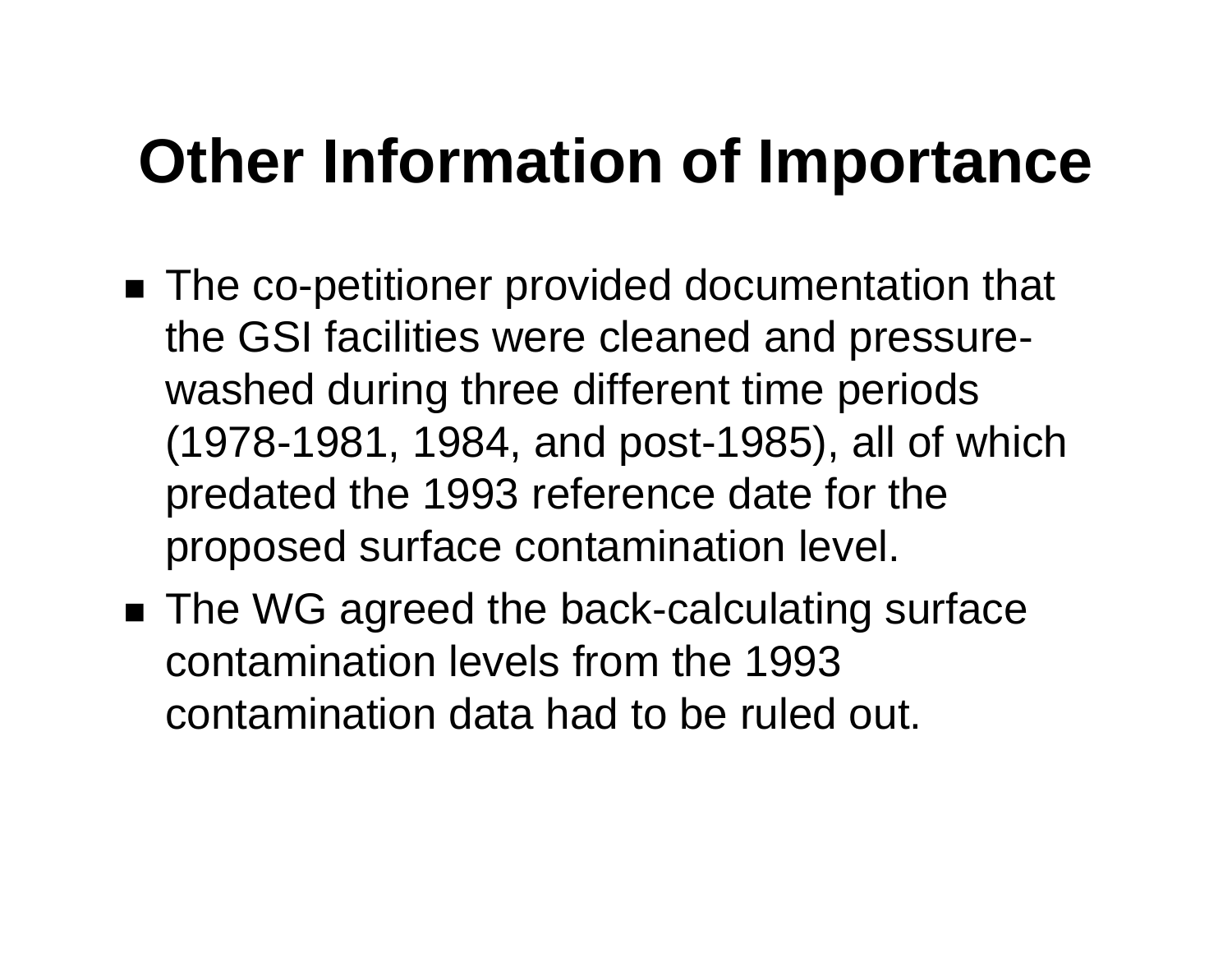# **Further Considerations**

- **NIOSH** provided its responses as to why it believed the surrogate data criteria were met reasonable well by the handling of uranium slugs.
- Both NIOSH and SC&A felt that it would make sense to review the other data sets involving uranium metal handling to ascertain whether there was "better" surrogate for the GSI situation.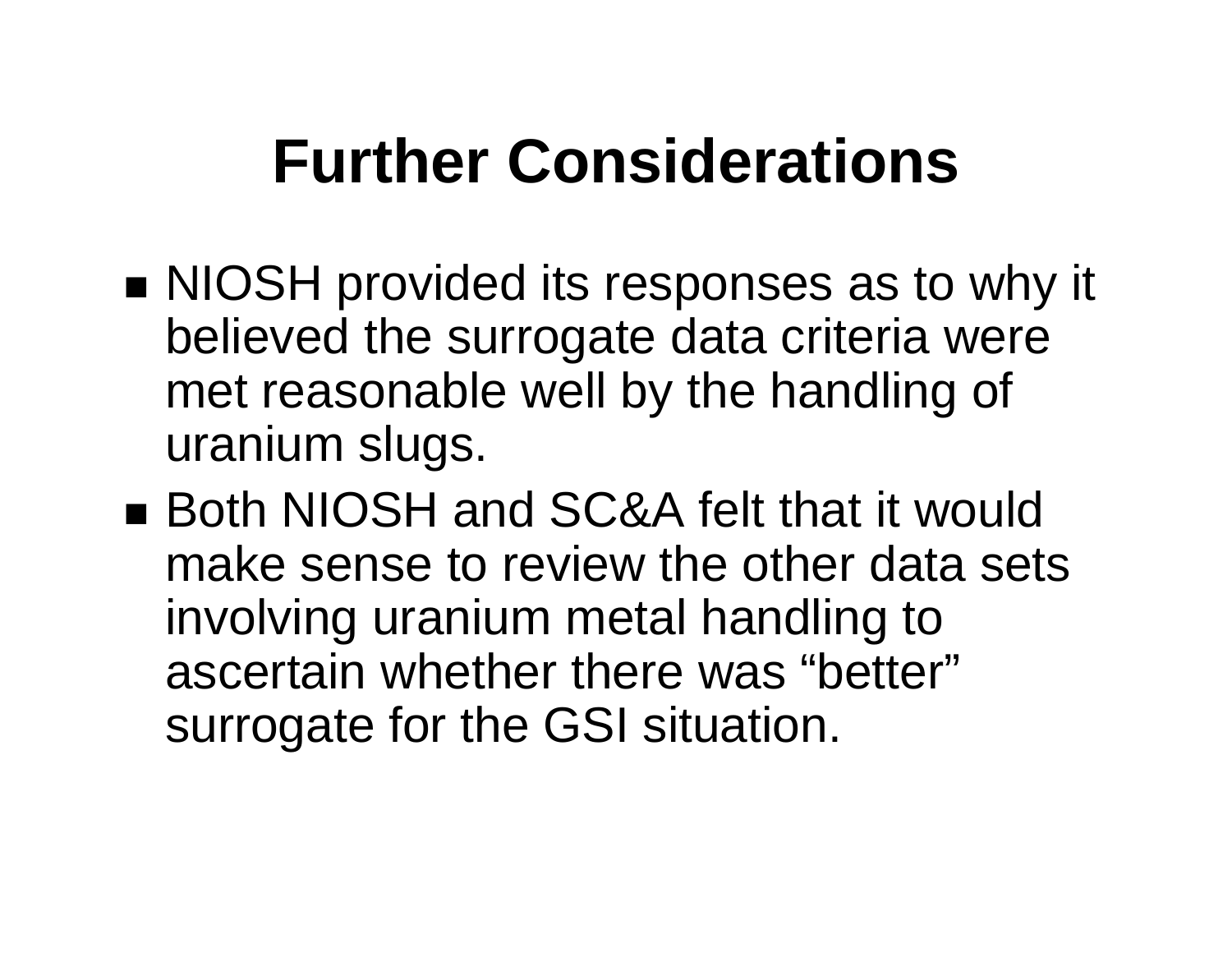### **NIOSH and Petitioner Responses to SG Issue**

- **NIOSH** will review their position on the Surrogate Data matter and indicate how they propose to proceed to address this matter and come to closure on the GSI SEC Petition.
- ■ The Co-Petitioners will provide their comments on these issues and any related matters.